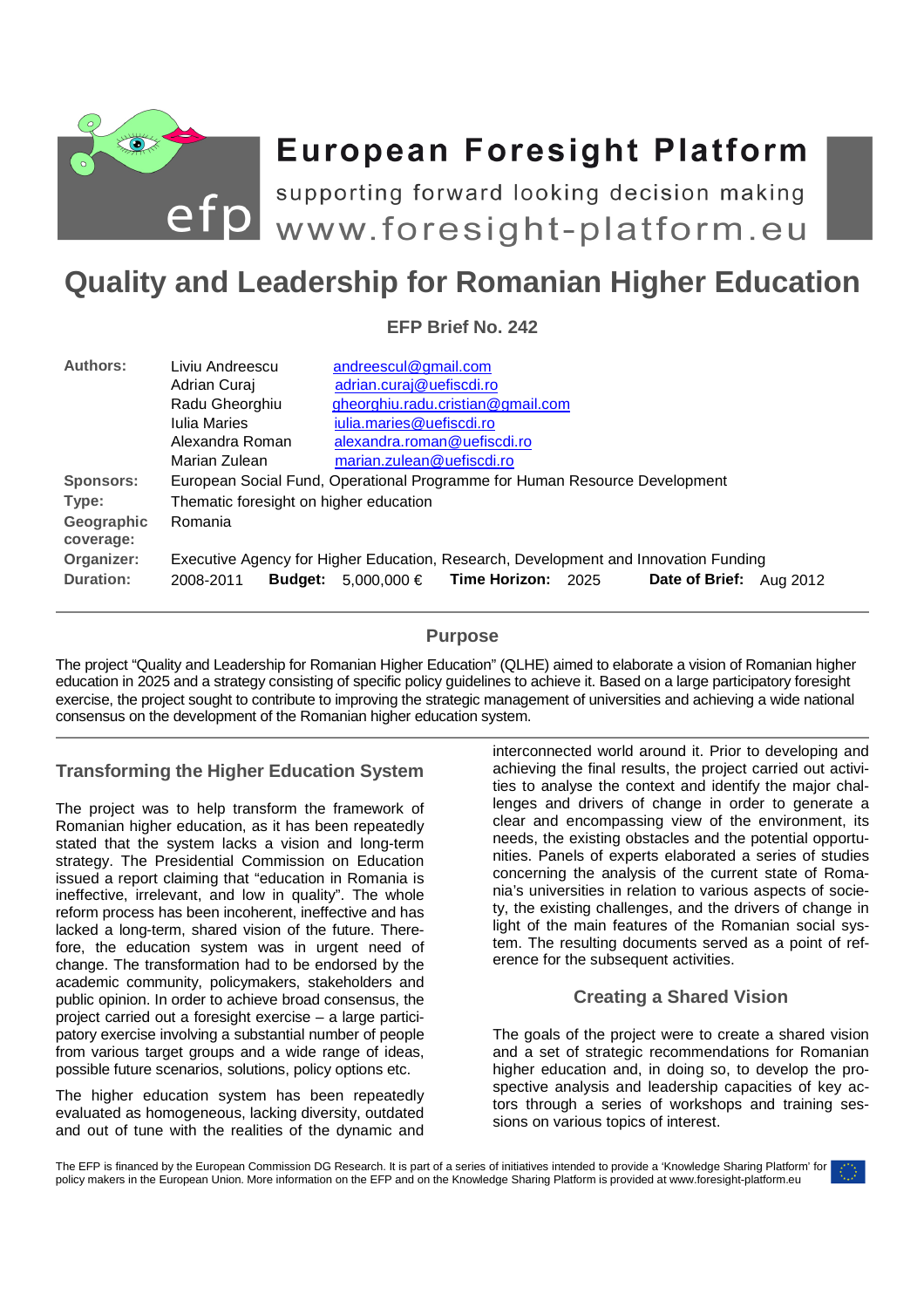Another challenging objective was to develop and sustain a foresight community by creating an environment that would enable the emerging community to interact and exchange opinions. Thus, the project designed a web-based collaborative platform, **The Foresight Wiki**. The name indicates that the platform uses the wiki technology for developing collaborative websites and Web 2.0 technologies. This allows members of the future studies and foresight communities to write articles that any other member can edit. The platform represents an innovative tool providing a user-friendly interactive setting.

#### **Bucharest Dialogues**

The platform was not the only step to advance the development of the foresight community; a series of ten international debates, the Bucharest Dialogues, provided the platform with information and knowledge and gave the participants the opportunity to gain experience in the foresight process. These mutual learning workshops were designed as variations on the Bohm dialogues where experts can get together and discuss fundamental aspects of foresight. The Bucharest Dialogues invited foresight practitioners, managers and policymakers in a setup following David Bohm's princi-

#### **Large-scale Participative Approach**

The context and the challenges addressed by this project and the objectives pursued were suited for a large-scale, participative, systemic foresight exercise. As mentioned above, such an approach was necessary since the lack of a systemic approach to change in higher education has not only generated a mélange of reforms but, more importantly, has also resulted in the absence of a clear vision of the future bearings of Romanian higher education.

The exercise started with a nomination/co-nomination process to identify the key stakeholders. It went on to combine panel work, workshops and online interaction. All these activities involved hundreds of participants who provided knowledge, feedback and recommendations during every step of the project.

A series of workshops and trainings were organised for the stakeholders. They focused on various topics of interest, such as foresight and strategic planning, public policy elaboration in higher education, public policy analysis, introduction to the Delphi method or critical thinking and helped to develop skills and abilities so that the whole transformation would actually occur from within the system and would represent a sustainable process, accepted and widely supported by the stakeholders. All these events were chaired by outstanding international experts.

The whole process highlighted interactivity and focused on sharing experience and new knowledge in an international context. One of the key features of the process

ples of dialogue. During a Bucharest Dialogue, key speakers would represent distinct voices within the foresight community, speaking on a broad, preestablished topic.

#### **Mutual Learning Workshops**

Both the Mutual Learning Workshops and the Bucharest Dialogues offered a great opportunity for knowledge, skills transfer and learning by allowing the Romanian experts to closely collaborate with more than one hundred international experts. Among the international experts that participated in the Romanian foresight exercise were representatives of institutions such as Fraunhofer ISI, The Institute for Prospective Technological Studies (IPTS), European Universities Association or UNESCO-CEPES (the European Centre for Higher Education), which acted as partner institutions, different international institutions, such as SAMI Consulting, UNIDO, and well-known individual experts, such as Murray Turoff, Roxanne Hiltz, Riel Miller, Peter Bishop, Ozcan Saritas, Denis Loveridge, Ziauddin Sardar, Wendy Schulz and others (for a full list of participants, see the ForWiki platform).

was empowering stakeholders to contribute to a shared vision. There were two International Advisory Board meetings, international surveys, and various workshops and trainings facilitated by foresight experts.

All the outputs were widely disseminated and constantly tested beyond the initial groups with the help of focus groups and a number of online surveys. At the same time, all results were presented to all participants and stakeholders in an appealing way, using films, attractive websites and platforms.

Following a bottom-up approach, the process started with expert panel analyses, which served as a starting point for the creation of four success scenarios on Romanian higher education in 2025. They were used as frameworks for the transformation of the system and expressed the most relevant and desired changes: University of Life and Jobs, Knowledge Constellation, Atheneum and Blue Ocean.

The scenario building was a vast process that combined three renowned and thoroughly tested methods: World Café, Cards and Integral Matrix Analysis. The scenario workshop was designed as a collaborative process in which the members of the expert panels and the invited stakeholders worked in a World Café setting with more than 70 participants. The participants and stakeholders "played" with the main concepts provided by the previously elaborated documents. They used cards and extracted the most creative ideas. The goal was to outline a final vision for the higher education system, which was tested and altered in order to meet the requirements and desires of the community.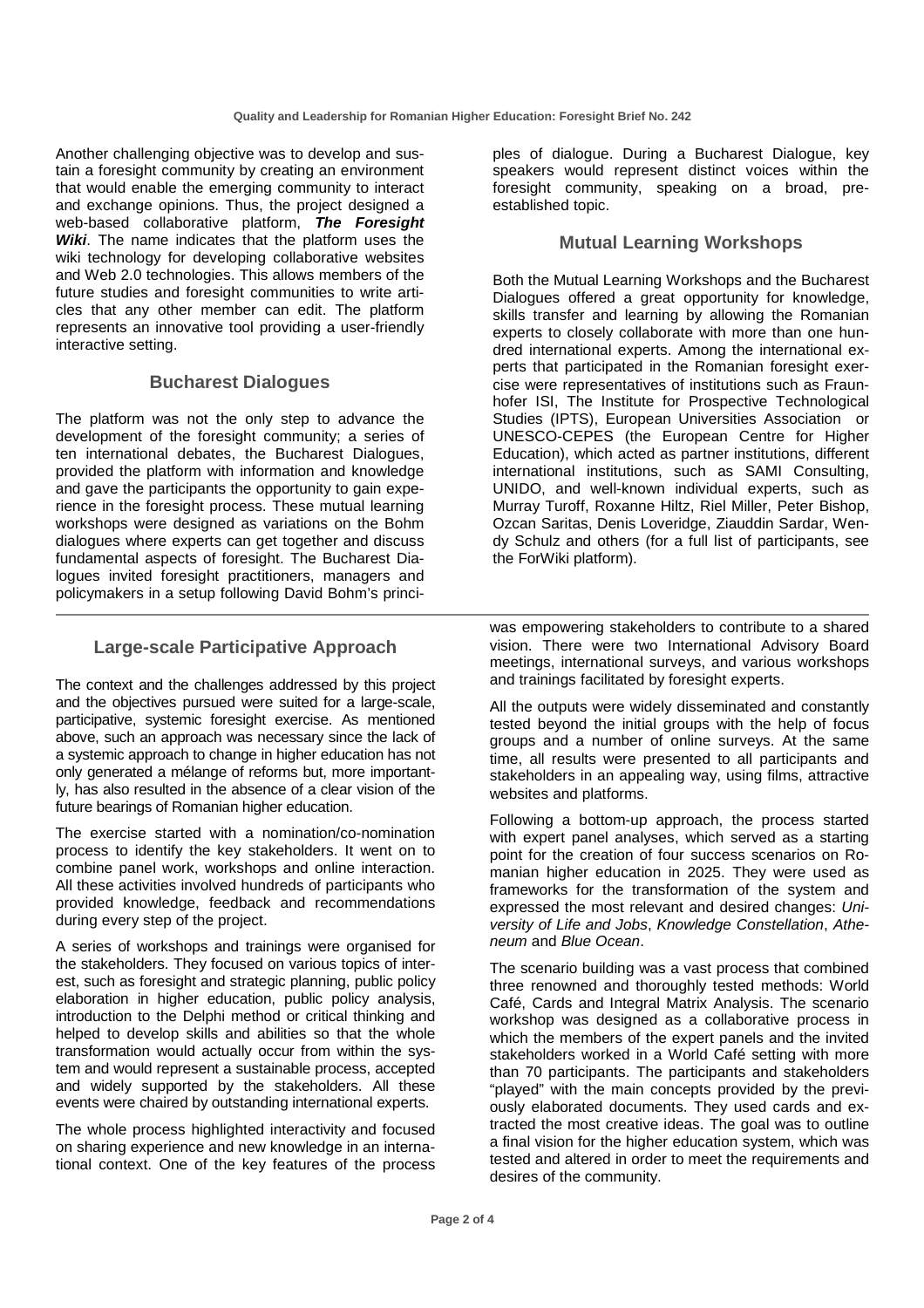#### **Elphi Platform**

The project was innovative not only in carrying out the first foresight exercise on higher education in Romania but also in creating an adapted version of a Delphi questionnaire tailored to the needs of the Romanian higher education context. The questionnaire was provided on the online platform Elphi, which gave the stakeholders the opportunity to actively participate and in the shaping of the Romanian higher education strategy. A large number of respondents from academic, business, social and policymaking environments participated. They analysed a series of policy proposals that had previously been drafted by nine different panels of experts in relevant areas. Experts were invited to provide arguments and dynamic rankings; their feedback was essential to improving the initial proposals in order to yield the most desirable policy proposals, adapted to the realities of Romanian higher education, while at the same time being future-oriented and bold enough to spur transformation. The online platform was innovative in introducing a system of dynamically ranking arguments, providing respondents with an opportunity to refine their views and reach a final consensus. The involvement of a large number of experts also legitimised the recommended policies. Later on, these policies formed the core of the White Paper on Romanian Higher Education in 2015, the strategy document whose recommendations charted the first steps to be made towards the 2025 vision.

#### **Measures of Change**

The White Paper was to support the vision by suggesting concrete measures and policy proposals for change, designed for the medium term (2011-2015) and for immediate implementation.

The first step in formulating the White Paper was to elaborate a series of policies that were tested and initially integrated into a Green Paper on Romanian Higher Education in 2015 by a group of experts – an intermediate step in developing the White Paper. The Green Paper proposed an approach in waves, in which the interest expressed by individual universities constituted the premise of transformations. According to this proposal, the process of transformation should be supported by financial assistance throughout a transition phase and strongly oriented towards autonomy, leadership and responsibility. Romanian higher education is currently perceived as an administrative service, with the state having the right to intervene in the universities' internal affairs. Thus, university autonomy is weak and subject to administrative, fiscal and financial restrictions. As a potentially significant opportunity, participating universities should be offered the option to change their legal status. Universities must maintain their public interest status, but, at the same time, enjoy economic and fiscal freedoms specific to educational and research services.

The Green Paper was a consultative document; a large online consultation was opened around the key statements, and several university rectors and vice-rectors were interviewed. The integration of the opinions and comments expressed during this process by over 300 respondents supported the development of the White Paper.

#### **Innovative Aspects**

In Romania, using the foresight methodology to build a vision of the higher education system and develop strategic recommendations (White Paper) represented an innovative approach. The Romanian higher education foresight exercise was the second national foresight process in this country. Such a toolkit had never been used in higher education before and, as such, it represented a major challenge to the team implementing it.

The foresight exercise was the preferred methodology because the project strove to go beyond the limits of common expertise and the traditional policymaking process in Romania, which had led to inconsistent higher education strategies. Moreover, the need for a systemic approach was implicit in the complexity of an education system that engages a variety of actors and their relationships and eventually influences the life of every citizen.

Another innovative aspect was the use and adaptation of the online roundless Delphi, which was adjusted to the specific needs of the project and led to the creation of the Elphi platform.

# **Personalisation, Diversification, and Transparency as New Values**

The vision and the White Paper were the products of a broad and complex process whose first stages were described in the sections above.

Reflecting the success scenario elaborated by stakeholders, the 2025 vision document describes a future of Romanian higher education based on the values of personalisation, diversification and transparency. In short, the three principles describe the desired changes the system should undergo. **Personalisation** means more options for students in terms of flexible educational pathways that can be fit to their individual plans for the future. **Diversity** means institutional structures and a systemic configuration that allow for distinct trajectories for institutions with different missions and goals. **Transparency** highlights the importance of comprehensive, relevant and easily accessible information about the education system while working towards a reputation system for universities.